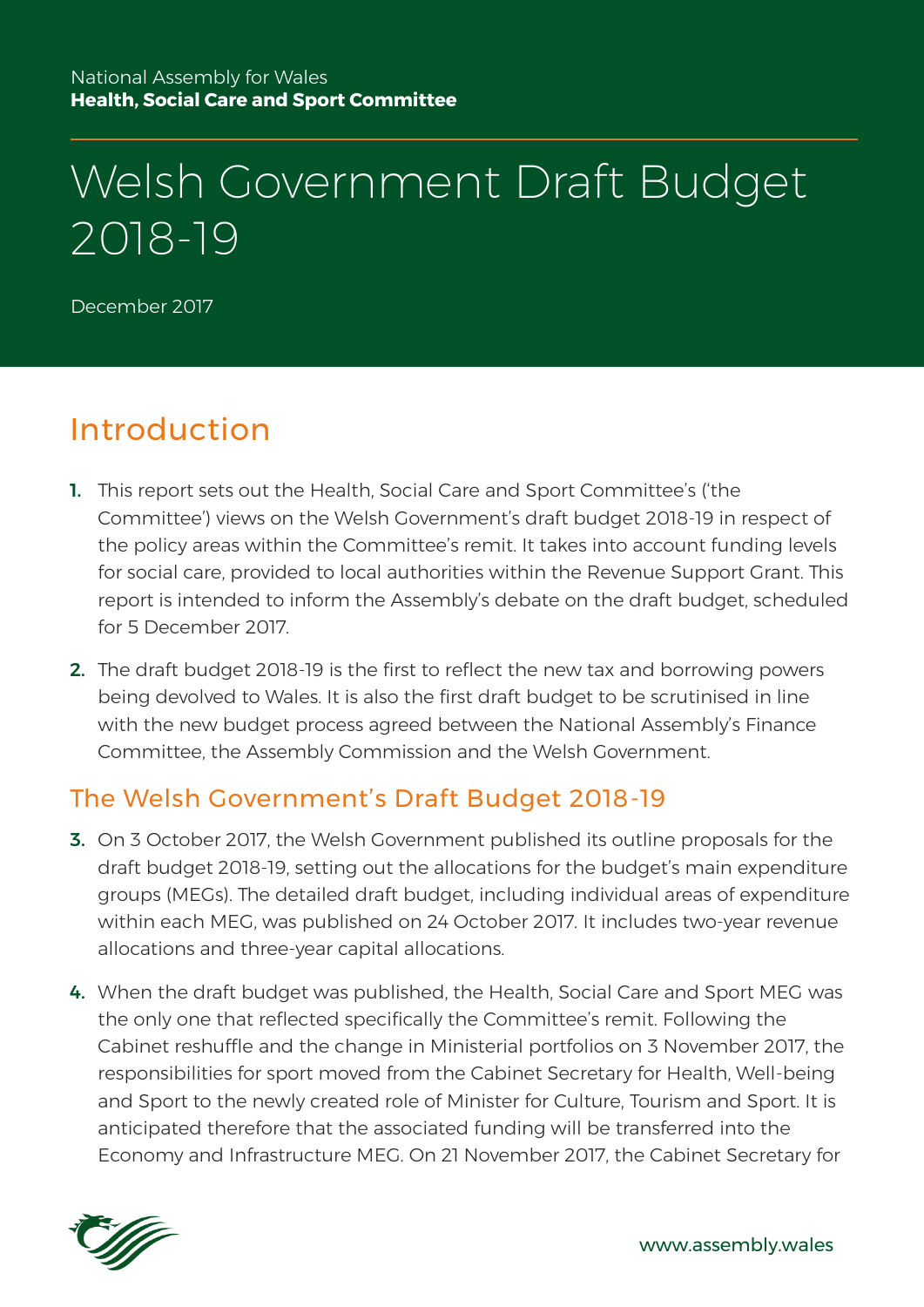Finance announced that the revised MEGs will be published ahead of the draft budget debate on 5 December 2017.

### The Committee's approach to budget scrutiny

- 5. In October 2016, the Committee published its 'Strategic objectives for the Fifth Assembly'. This set out its intention to consider all of its work in the context of a set of agreed objectives. Of specific relevance to the scrutiny of this draft budget are our objectives to consider the following: the extent to which a preventative approach is being pursued to health and well-being; evidence of effective and efficient spending commitments; and consideration of matters relating to the health and social care workforce.
- 6. In June 2017, the Committee undertook an in-year financial scrutiny session with the Cabinet Secretary for Health, Well-being and Sport, to establish the position at that time.
- **7.** Prior to the publication of the draft budget and in preparation for its scrutiny, the Committee received written and oral evidence from all the health boards and a representative of the Welsh NHS Confederation during two sessions on [27](http://senedd.assembly.wales/ieListDocuments.aspx?CId=448&MId=4409&Ver=4)  [September](http://senedd.assembly.wales/ieListDocuments.aspx?CId=448&MId=4409&Ver=4) and [11 October 2017.](http://senedd.assembly.wales/ieListDocuments.aspx?CId=448&MId=4411&Ver=4) This was a new approach to the Committee's scrutiny of the draft budget. The Committee may take pre-budget evidence from the NHS trusts in future years. In respect of social care, the Committee took evidence from the Welsh Local Government Association (WLGA) and the Association of Directors of Social Services Cymru (ADSS). The latter two sessions took place following publication of the outline draft budget proposals.
- 8. The Committee is grateful to health boards and local government representatives for their written papers. This report sets out our views and observations. We have not provided a detailed summary of their evidence. It can be found on the Committee's [webpage](http://www.assembly.wales/en/bus-home/committees/Pages/Committee-Profile.aspx?cid=448)!
- 9. The evidence gathered during these pre-budget evidence sessions informed the Committee's scrutiny session with the Cabinet Secretary for Health and Social Services and the Minister for Children and Social Care on 15 November 2017.
- 10. Due to the changes in ministerial portfolio (referred to in paragraph 4 of this report) that took place after publication of the draft budget, the Committee wrote to the Cabinet Secretary for Economy and Transport in respect of funding for sport. The response provided can also be found on our [website.](http://senedd.assembly.wales/documents/s69035/Paper%204%20-%20Response%20from%20the%20Cabinet%20Secretary%20for%20Economy%20and%20Transport.pdf)

 $\overline{a}$ 

<sup>&</sup>lt;sup>1</sup> Health, Social Care and Sport Committee, 27 September and 11 October 2017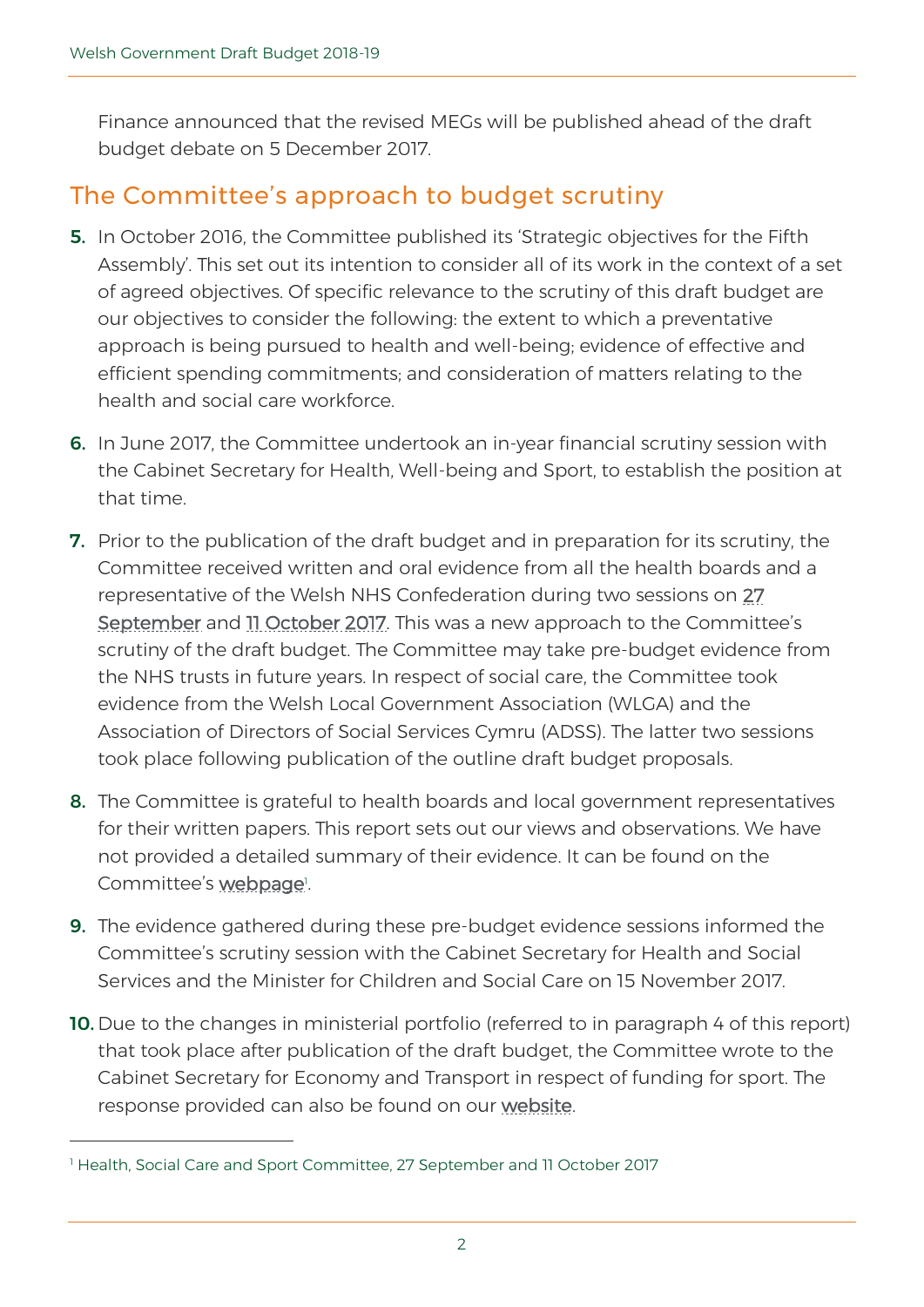## Health, Social Care and Sport MEG

#### **Overview**

- 11. The Welsh Government's overall Departmental Expenditure Limit (DEL) for 2018-19 has increased by £270m to £15.371billion.
- 12. The Health, Social Care and Sport Main Expenditure Group (MEG) is the largest MEG within the Welsh Government's draft budget 2018-19. The allocation within it is £7,647m, a 0.5% increase in real terms from the 2017-18 supplementary budget. This is made up of :
	- £7,231m resource: 0.8% real terms increase;
	- £295m capital: a 15.2% real terms increase; and
	- **E121m Annually Managed Expenditure (AME).**
- 13. Excluding AME, more than 90% of this funding is allocated to NHS Wales whilst 0.5% is allocated to Social Services. Although note that funding for local authority social services is primarily via the Revenue Support Grant.
- 14. In his evidence paper, the Cabinet Secretary told us that the most significant change to the Health, Well-being and Sport MEG for 2018-19 is the additional investment of a further £450 million in the Welsh NHS over the next two years (£230m in 2018-19 and £220m in 2019-20).

#### Health

#### **Transformative change**

15. During its scrutiny of the previous year's draft budget (2017-18), the Committee expressed concern about the slow progress in respect of service transformation in health and social care. At that time, the Cabinet Secretary told us 'the pace of change needs to be stepped up'. Similarly, his evidence to the Committee's in-year budget inquiry (June 2017) stated:

> "I think the honest perspective is that we've seen real change in service transformation across the health sector but we'll need to see a lot more, and part of my frustration is the pace of that change - I don't think it's where it needs to be. And I'm really looking for a significant step forward in the pace of that change."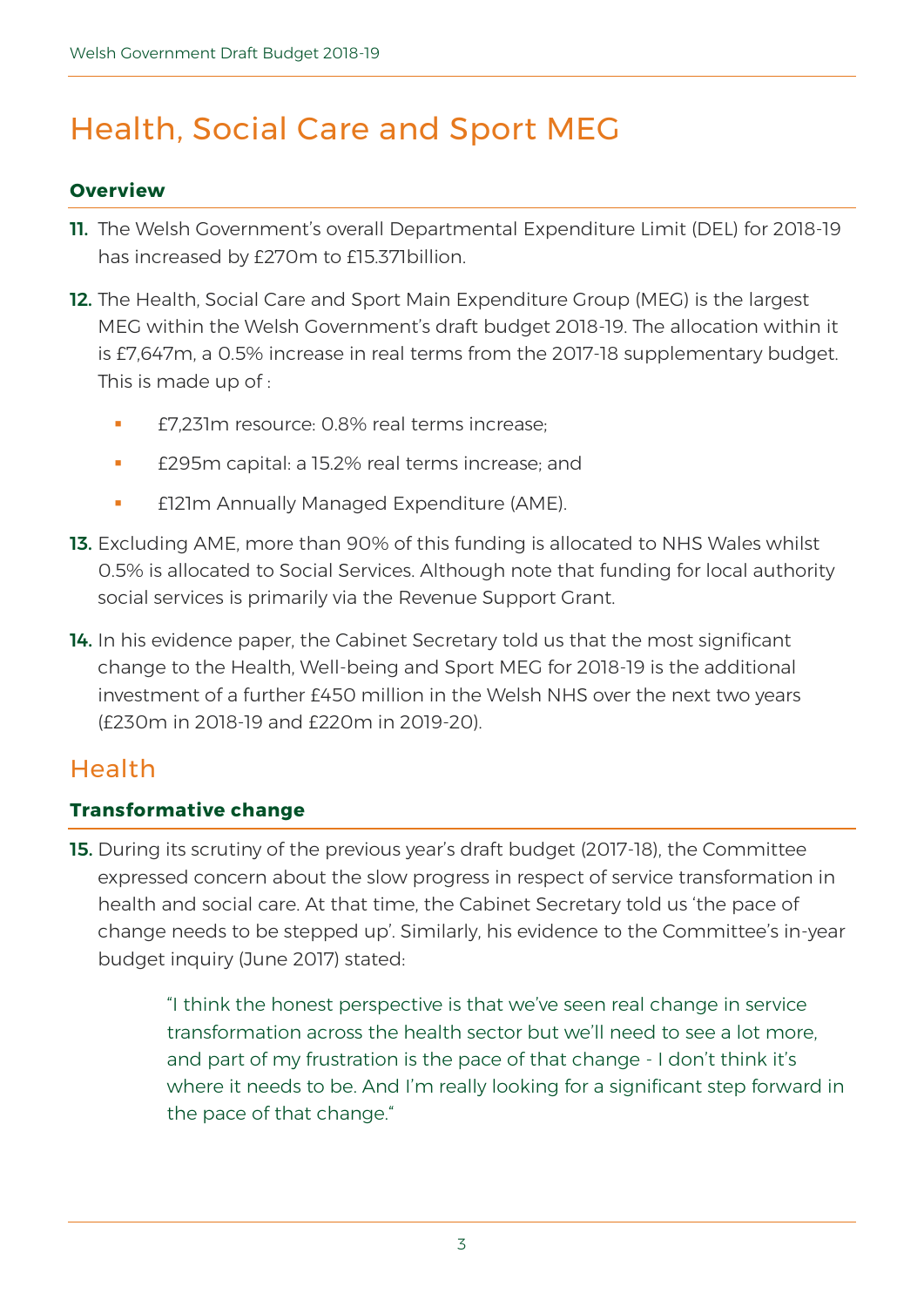- **16.** The Welsh NHS Confederation (WNHSC) in its response to the Finance Committee's draft budget consultation states that 'radical change is needed if NHS Wales is to meet the level of demand being placed upon it whilst living within its means'. It also identifies the need for transformation and transition funding to be given to NHS organisations to invest in new care models and technologies.
- 17. The Committee notes Abertawe Bro Morgannwg UHB's (ABMUHB) view that:

"Current funding mechanisms support to a large degree transformational change within Health Board organisational boundaries – given the constraints set out above of the requirement to deliver financial balance on an annual basis. The shortage of NHS Wales Capital funding in the foreseeable future will, however, be a constraint within this, and further advice and support on securing alternative sources of funding would be welcomed."

- 18. It also told us that 'relatively small amounts of monies which are made available for specific services (…) can make it more difficult to support local transformational change. It says 'this has also been some of the experience with some of the primary care investment to cluster networks, which has delivered on very local priorities but has consequently not been targeted at opportunities to make system wide changes in pathways and models of care'.
- 19. In oral evidence to the Committee during in-year budget scrutiny (June 2017), the Cabinet Secretary explained that the Nuffield Trust and the Health Foundation said 'about £200m extra' was needed, 'on a regular, annual basis to keep the wheels turning in the health service. They didn't say that was £200m for significant service transformation or improvement. So, that's money to help keep the services going'.
- 20. This was reiterated by the Finance Secretary, Mark Drakeford AM, on 3 October 2017, when he said that the extra money for the NHS in Wales for 2018-19 is not a 'generous settlement' but will let it 'go on doing the vital work it does'.
- 21. In oral evidence on 15 November 2017, the Cabinet Secretary for Health and Social Services told us:

"[…] this settlement is about giving the service the resources that objectively we've been told it should need to be able to keep the wheel turning and to allow it to be sustainable while we continue on that path of reform."

22. Significant service transformation is central to the long-term success of a financially viable NHS Wales. The Committee agrees that transformation and transition funding, from within the existing funding for NHS Wales, is essential to deliver this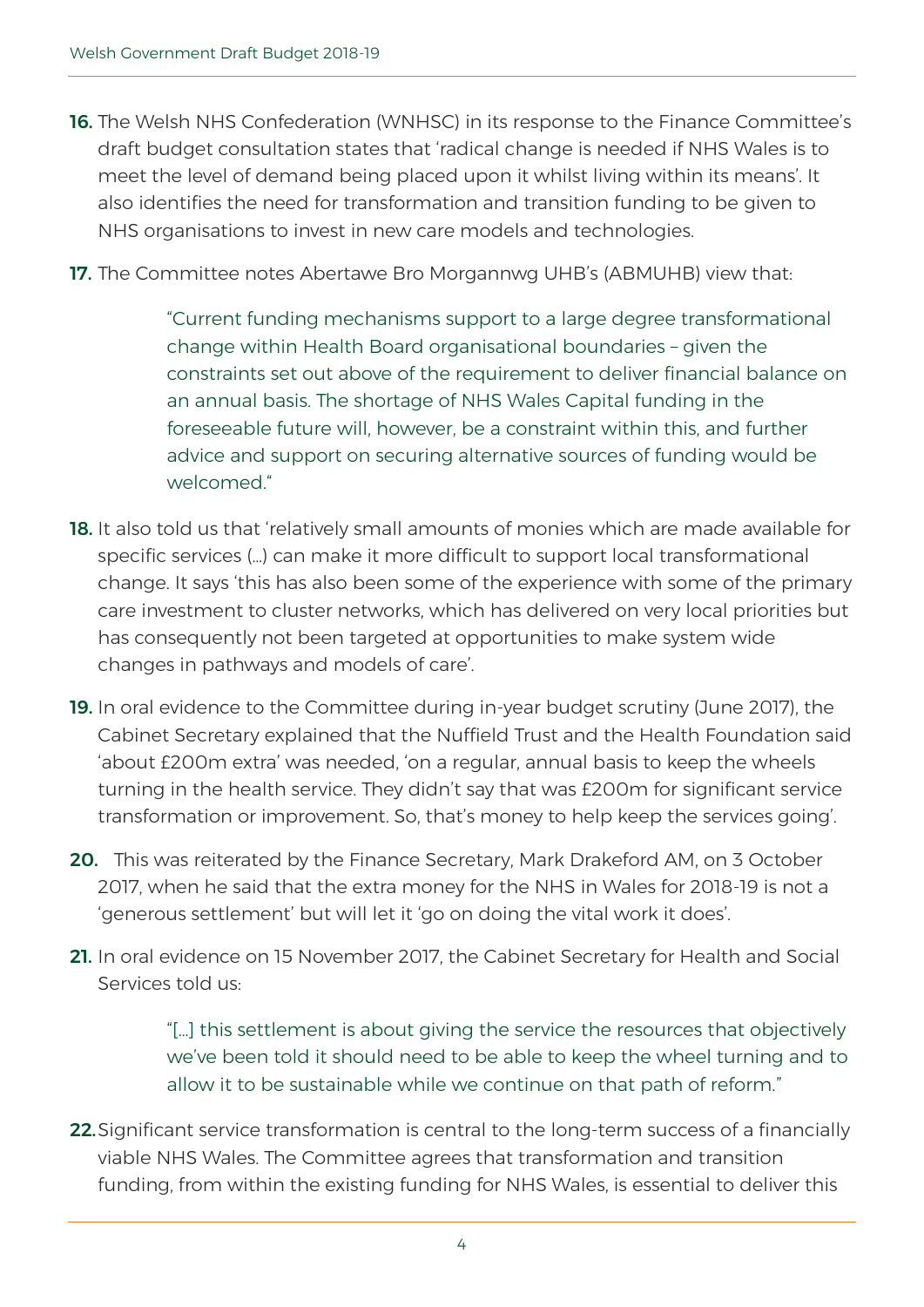change. If this does not happen we remain in a position where additional sums of Welsh Government funding are being ploughed into maintaining current delivery models. Any additional Welsh Government allocations to NHS Wales must be used to lever long-term change.

**Recommendation 1.** The Welsh Government should ensure, following the publication of the Parliamentary Review of Health and Social Care in January 2018, that it fully costs plans to take forward transformational change of health and social care. Additional funding for the NHS must be premised on it delivering change.

**Recommendation 2.** The Welsh Government should identify ways in which transformation and transition funding is prioritised and made available for NHS organisations from within existing budgets.

#### **Preventative spend**

- 23. The Cabinet Secretary's written evidence to the Committee's in-year budget scrutiny, June 2017, emphasized the importance of investing in preventative services.
- 24. The health benefits of prevention are clear. It is more prudent to prevent a disease than to treat its consequences at a later stage. We also note that 'Making a Difference: Investing in Sustainable Health and Well-being for the People of Wales, (Public Health Wales, 2016) sets out that prevention offers 'good value for money'. It states:

"Preventive policies and interventions save lives, money and improve people's mental, physical and social well-being. They show both short and long-term benefits far beyond the health system - across communities, society and the economy."

- 25.We note that funding for Public Health Wales is 1.7% of the Health, Well-being and Sport MEG (excluding AME). For 2018-19 that is the equivalent of £88.4m for Public Health Wales NHS Trust.
- 26. Our recent inquiry into Primary Care Clusters found some examples of clusters using funding to take forward preventative work, but that it was not clear that they have the capacity and drive to take forward such a substantial agenda.
- 27. The Welsh Government does not set requirements for NHS organisations on the proportion of their funding they should spend on preventative activities. The Welsh Government notes in its evidence paper that it has therefore used an alternative approach to assess the level of NHS spending on prevention; reviewing centrally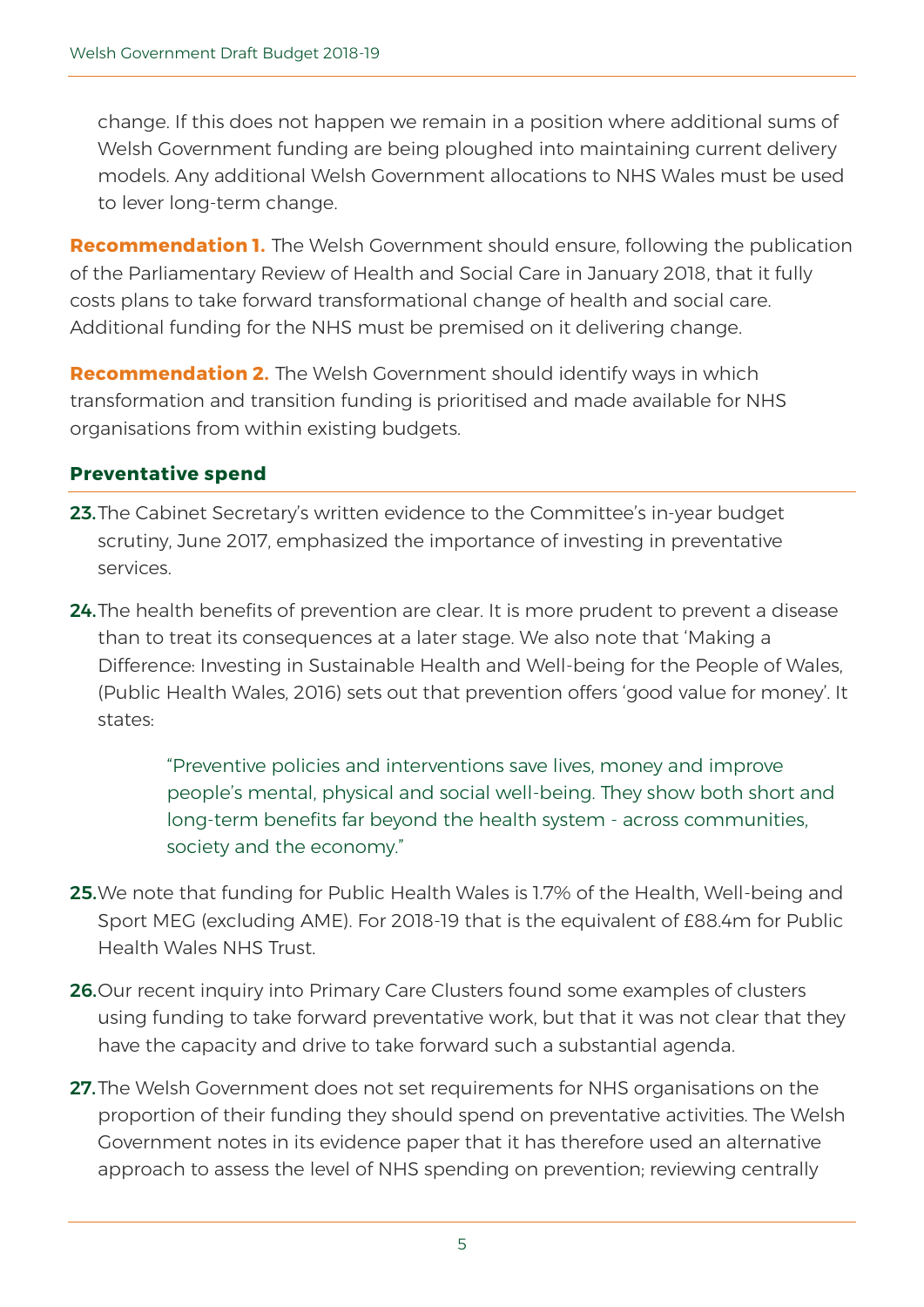held budgets against the following categories: primary prevention, secondary prevention, tertiary prevention, and acute spending.

- 28.In oral evidence on 15 November 2017, the Cabinet Secretary for Health and Social Services was asked how much of health board funding should be going on preventative spending. He told us he was 'not going to get into giving artificial figures on sums of money or percentages'.
- 29. We acknowledge that there are clear examples where the Welsh Government itself is taking forward a preventative approach. For example, in our Stage 1 report on the Public Health (Wales) Act 2017 we recommended that the then Minister urgently examined the potential to introduce measures to tackle obesity. We are pleased to see therefore that the Welsh Government has subsequently committed to developing a national strategy which focuses on preventing obesity, and reducing obesity levels.
- **30.** We also welcome the ongoing investment in the Integrated Care Fund (ICF) (formerly the Intermediate Care Fund), which takes a preventative approach promoting integrated working between social services, health, housing and the third and independent sectors.
- **31.** However we note evidence from WNHSC to the Finance Committee setting out the challenges of shifting spend towards preventative services. It says:

"Investment in prevention and early intervention is a priority for our members. However, there is a very real tension between the need to meet the immediate costs of treating those in need of healthcare services and diverting resources into preventative services which may not deliver tangible gains for a number of years."

**32.** This Committee is not convinced that there is sufficient impetus either nationally or within health boards to shift the balance of funding significantly towards preventative work. For health boards who are working to balance their books on an annual basis, the challenge of shifting spending away from existing services may seem like too much of a risk.

**Recommendation 3.** The Welsh Government and NHS Wales must prioritise prevention. This must range from interventions that deliver timely outcomes for patients to invest to save programmes such as health prevention campaigns. Investment in a preventative approach must be integral to the transformational change of NHS Wales.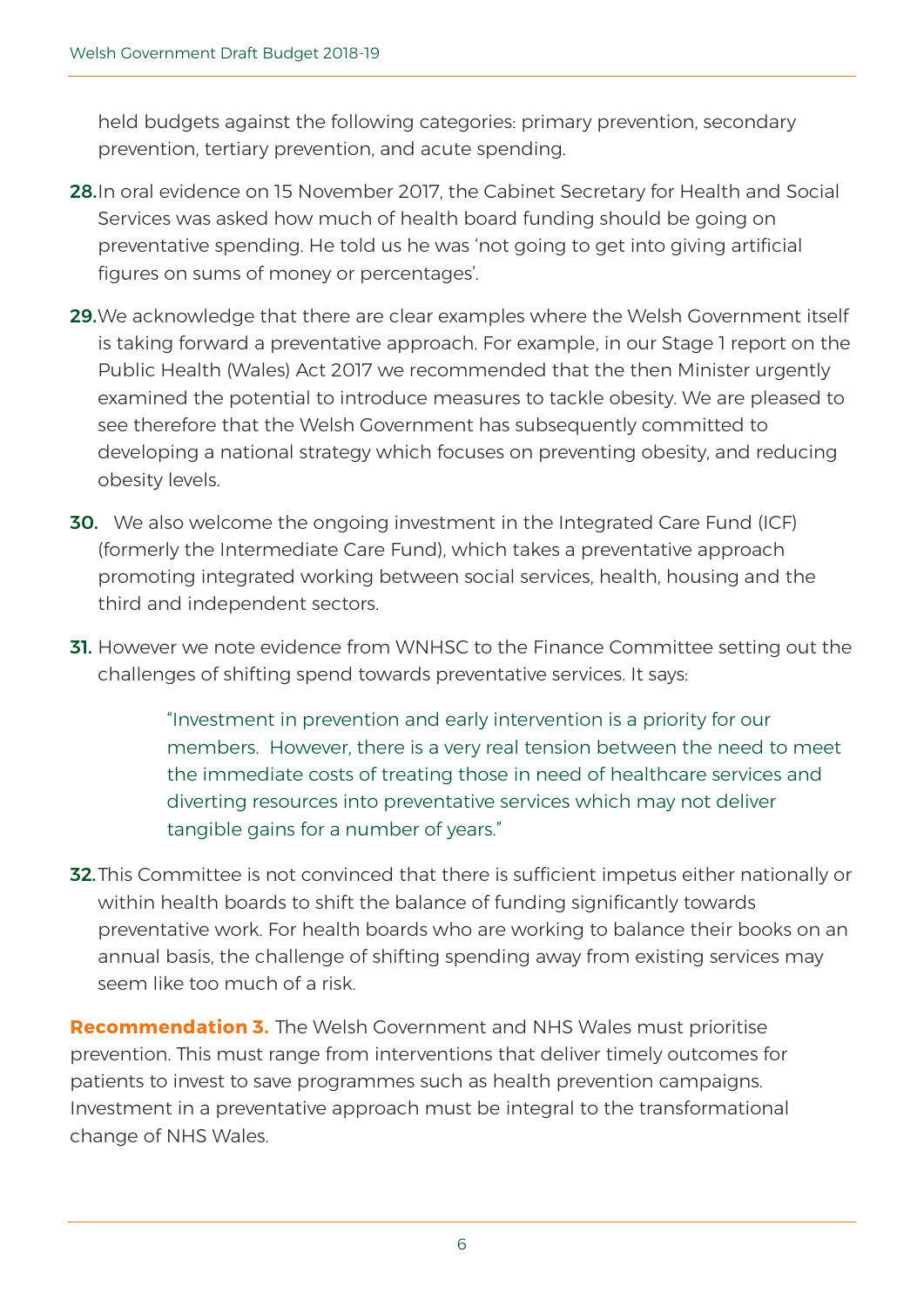### The financial position of the health boards

- 33. Given the largest proportion of the Welsh Government's funding for NHS Wales goes directly to health boards and trusts, the Committee sought to examine their current financial position. This year we have focused specifically on health boards, looking at whether resources provided to them are sufficient, represent value for money, and evidence they are spending effectively to deliver quality and sustainable health care.
- **34.** The Committee requested written information from the health boards ahead of its pre-budget oral scrutiny evidence sessions with them. We requested detailed information with a specific focus on four key areas: mental health; financial performance; the pace of change; and workforce pressures.
- **35.** In the oral evidence sessions, the Committee sought to examine the financial end of year position for 2016-17, the emerging position for 2017-18 and the objectives and potential challenges for 2018-19.
- 36.We note that the ambitions of the National Health Service Finance (Wales) Act 2014 have not been fully realised by all NHS bodies. It requires health boards to manage their resources within approved limits over a three-year rolling period. We note that the Welsh NHS Trusts all reported a surplus each year between 2014-15 and 2016-17. This is very much welcomed.
- 37. However, it is disappointing that four of the seven LHBs reported a deficit in at least one of the preceding three years. In particular, it is of concern that Betsi Cadwaladr and Hywel Dda both reported a deficit in each of the years 2014-15 to 2016-17.
- **38.** These points are illustrated in the three figures below: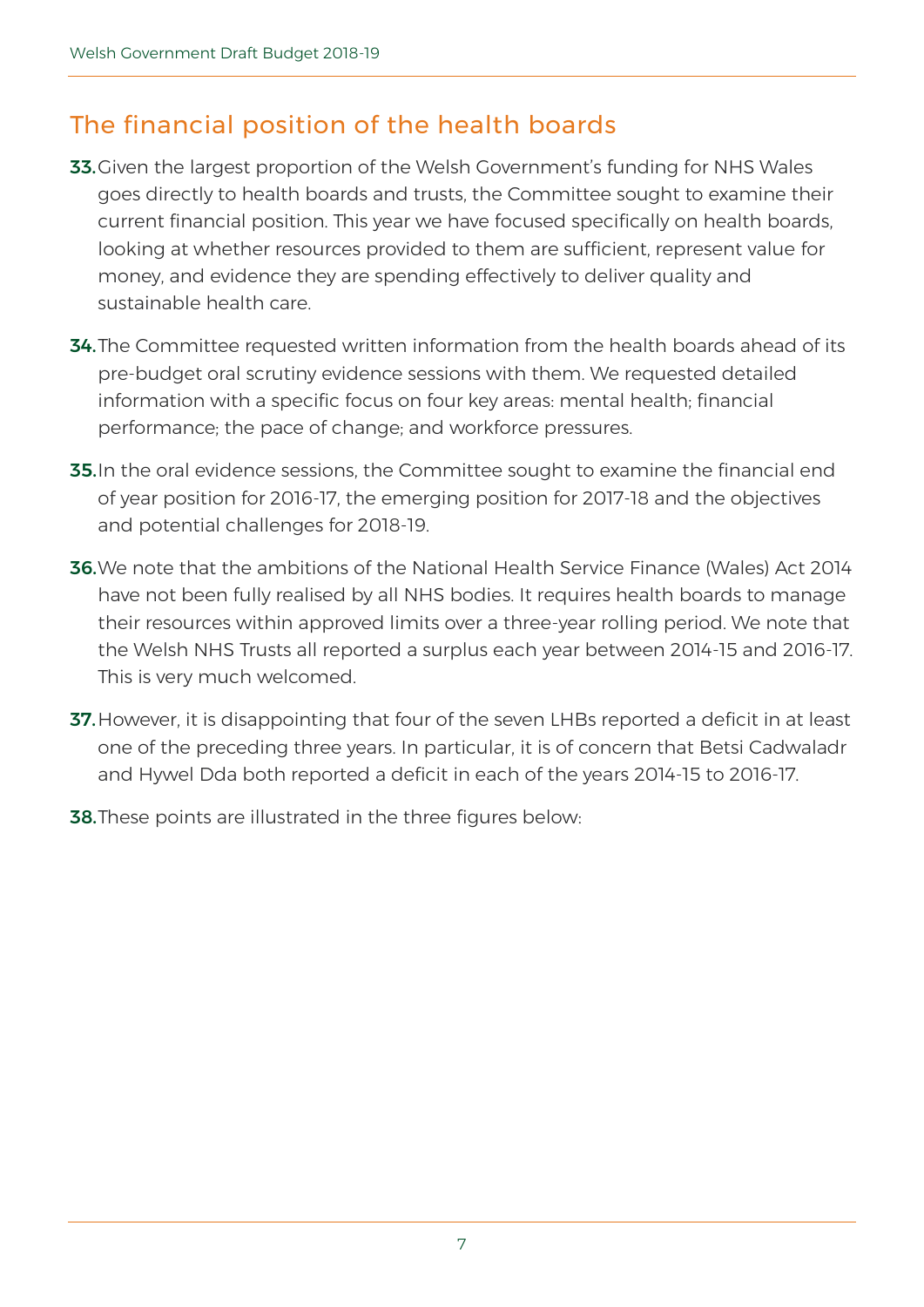Figure 1: Health Boards' aggregate performance against revenue spending, 2014-15 to 2016-17. Source: LHB Annual Accounts



#### Figure 2: Welsh Health Boards' financial performance 2014-15 to 2016-17 Welsh Health Boards' financial performance 2014-15 to 2016-17 Whether the NHS body has reported a surplus of deficit in each year.<br>Under the first financial duty, NHS bodies are required to break-even over the three years to 2016-17. Achieved Not-achieved | Whether the NHS body has met the **second financial duty** to prepare an IMTP and for it to be approved<br><sup>|</sup> by Ministers (annual requirement) In deficit In surplus 2014-15 2015-16 2016-17 2014-15 2015-16 2016-17 Cwm Taf +60.03m YES **Hywel Dda**  $-67.5m$ **NO**  $-631.2m$ **NO**  $-E49.6m$ **NO** +£0.02m YES  $+60.02m$ YES Betsi Cadwaladr<sub>-£26.6m</sub> Powys<sub>+£0.04m</sub> <sub>NO</sub>  $-£19.5m$ **NO**  $-629.8m$ **NO NO**  $+60.04m$  YES  $+60.09m$  YES Aneurin Bevan +20.4m NO +£0.07m YES  $-E29.2m$ **NO**  $+60.05m$  YES  $+60.2m$  YES **Abertawe Bro** Morgannwg  $+60.1m$ YES +£0.09m YES  $-E39.3m$ **NO** \*Figures are rounded National Assembly for Wale assemblyinbrief.wordpress.com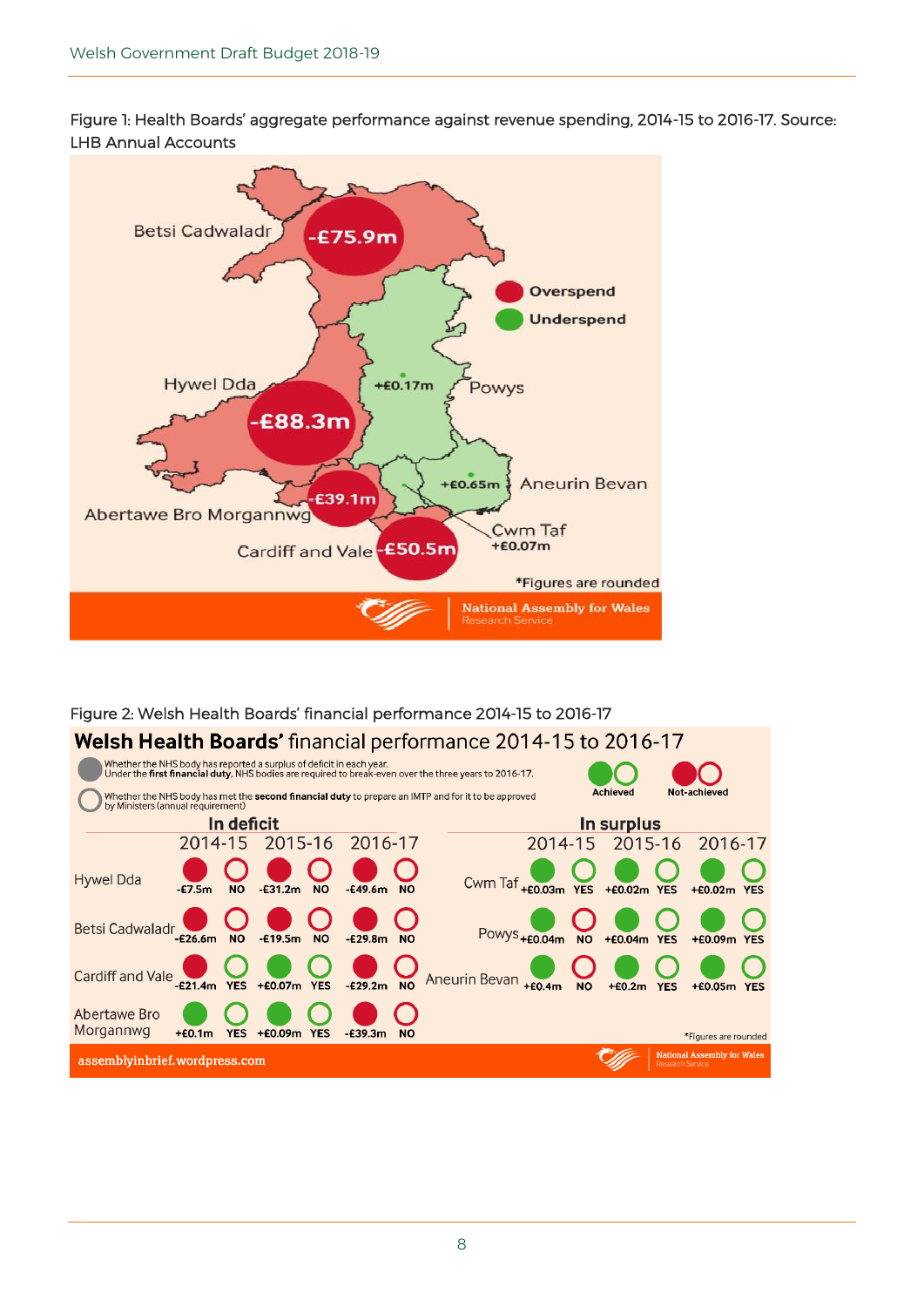

- 39.We also note the findings of the 2017 report of the Auditor General for Wales on the implementation of the NHS Finance (Wales) Act 2014. He pointed to the fact that whilst there has been increased spending on health, some health boards are still relying on the Welsh Government making additional in-year funding allocations. The Auditor General notes this causes challenges for financial management in Welsh Government, needing to shift funding from other areas.
- 40. During the in-year budget inquiry in June 2017, the Cabinet Secretary confirmed he would be receiving and considering the financial governance reports on the health boards over the summer. He said:

"I think we should all have a healthy dose of scepticism about health boards that don't currently live within their means, about what the real scale of that is.

[...] if you currently run the model you've currently got and you know you can't live within your means for that, you should actually ask yourself, 'Well, is that the right model of care to be providing?

[...] the two health boards that live within their means, that are large health boards with secondary care provision, actually cover a significant chunk of the most deprived parts of Wales. So, there is something about understanding how those health boards have been successful. And that's part of our challenging the system, about making sure that we transfer that successful leadership and understanding across our whole system."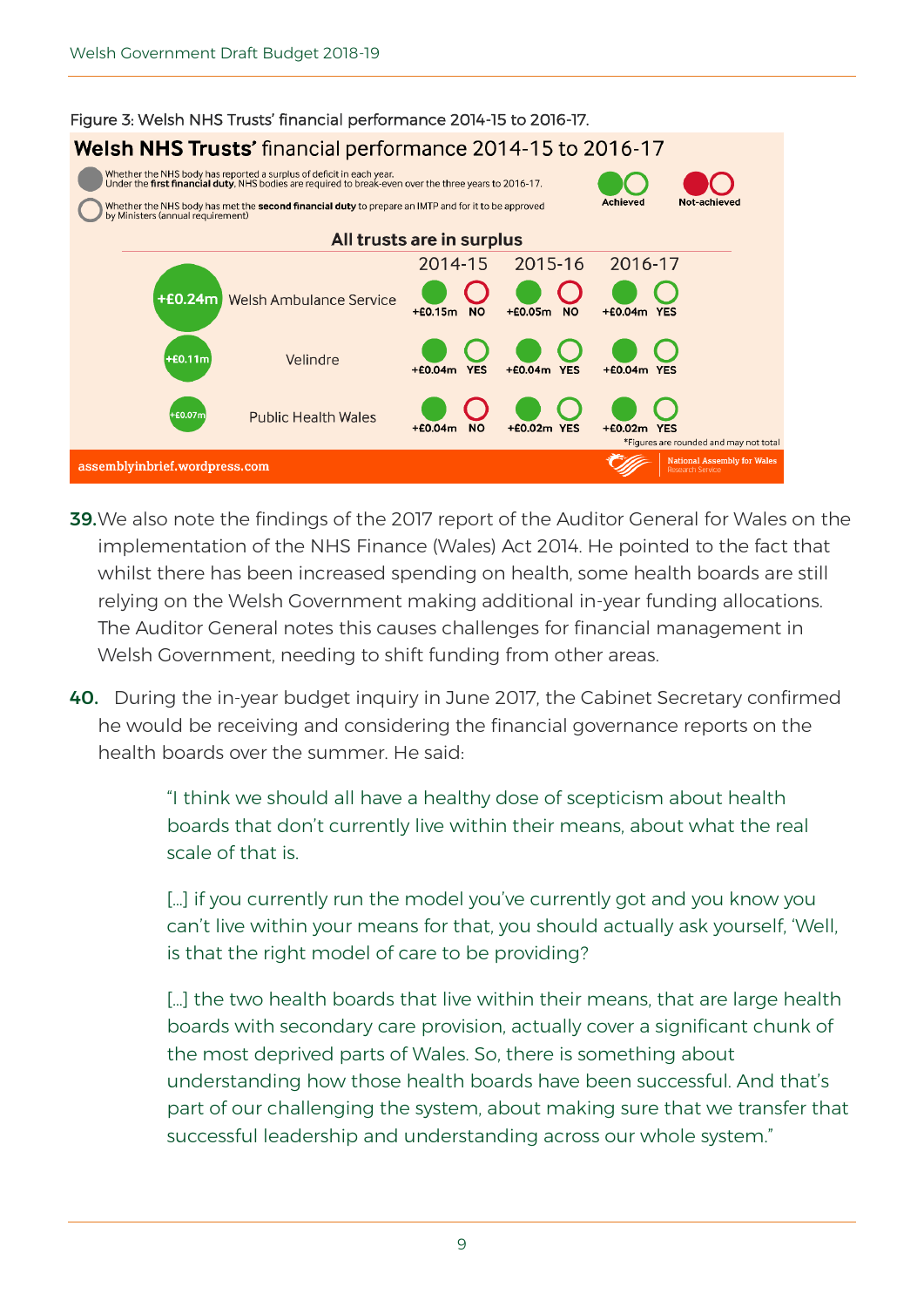41. In oral evidence, the health boards all set out their attempts to meet the current financial challenges. When questioned about when Betsi Cadwaladr University Health Board (BCUHB) would 'balance the books', Gary Doherty , its Chief Executive said:

> "Am I confident we can improve our position? Yes. Am I able to give you today a date when that break-even position will be achieved? No, because like I say, that would be putting us in a position where we shouldn't be today, and it wouldn't be right for me to get into that position."

42.The Cabinet Secretary for Health and Social Services told us in oral evidence that 'it is realistic' for health boards to get out of their deficit positions. He also told us that Betsi Cadwaladr UHB was 'the one I am most concerned about'. When questioned about the £95 million set aside by the Welsh Government in the previous year to deal with potential health board funding, he told us that he was thinking about a 'similar sort of sum' for this year although this was not as yet confirmed.

**Recommendation 4.** The Welsh Government should review the current methodology for setting health board budgets and publish its findings. Health boards must be working towards financial viability from a position of confidence that their current funding levels are appropriate.

#### **Health board efficiencies**

- 43. During our scrutiny, we sought to examine the scale of efficiencies that health boards have achieved to date and to find out whether there is a realistic possibility for future efficiencies to deliver the scale of financial change needed to make all health boards break even.
- 44.We note the findings of the Health Foundation in its 2016 report: 'The path to sustainability: Funding projections for the NHS in Wales to 2019-20 and 2030-31' which stated that the NHS in Wales is 'facing the most financially challenging period in its history'. Amongst its conclusions were that NHS Wales must deliver at least £700m of efficiency savings to close the projected funding gap by 2019/20.
- 45.We also note that similarly, the Public Policy Institute for Wales 2016 report 'Efficiency and the NHS Wales Funding Gap' suggests the 'easy gains' have been achieved by the Welsh NHS and achieving further gains is becoming more difficult. This is of concern given the scale of efficiencies which need to be delivered.
- 46.During the in-year budget scrutiny session in June 2017, the Cabinet Secretary stressed his belief that there was still scope for improved efficiency within NHS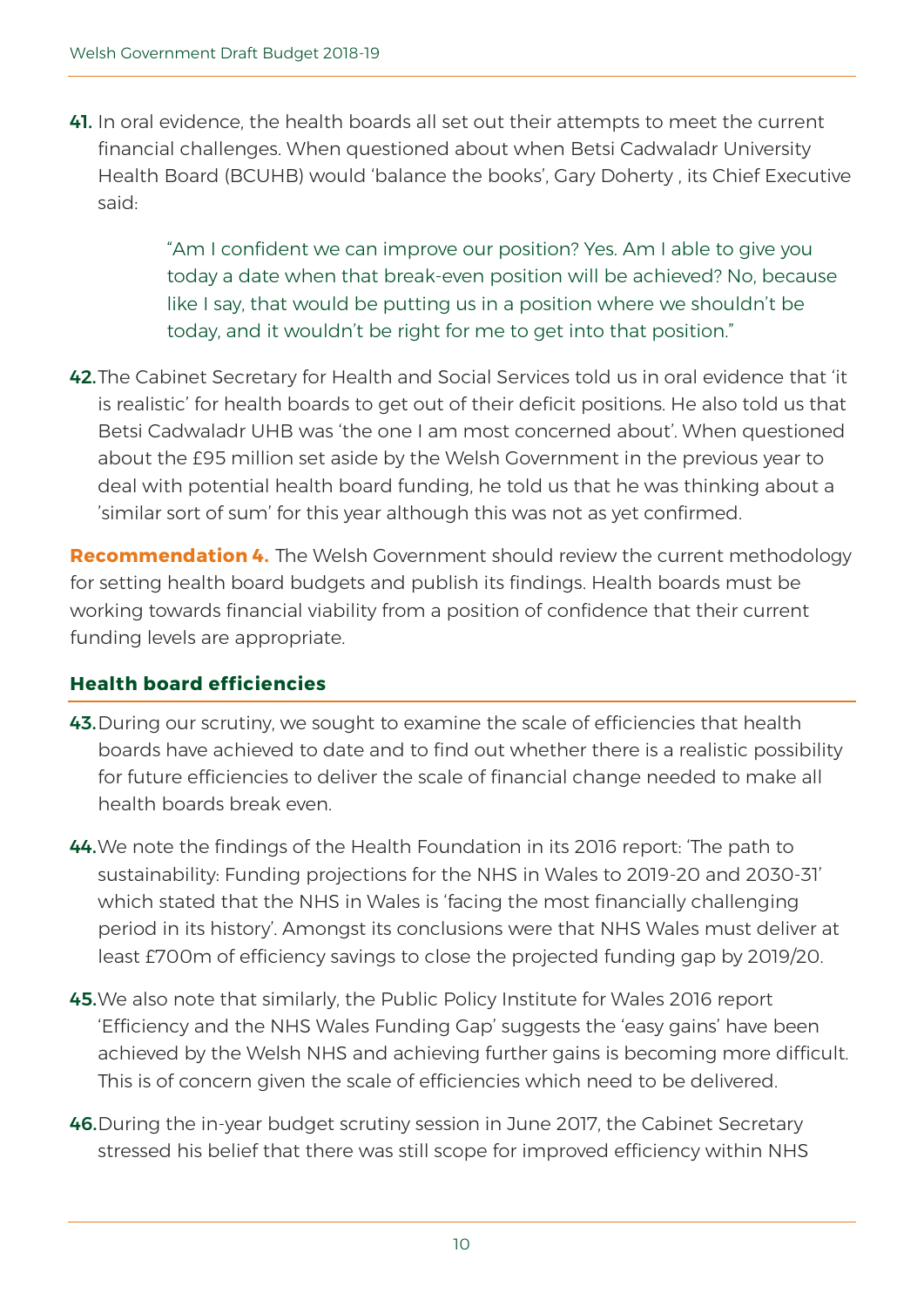Wales. He stated 'to say all the low-hanging fruit is gone, I have real scepticism about that'.

- 47. The Cabinet Secretary also told us the Welsh Government hypothecated funding for innovation through the Efficiency through Technology Fund will reduce by £4 million in 2018-19. He says it has led an initiative to improve efficiency in health spending, through the establishment of an Efficiency, Healthcare Improvement and Value Group, chaired by the Chief Executive of NHS Wales. He also says that this Group has identified a range of opportunities where reducing variation in the way services are delivered across Wales can increase efficiency with no impact on the quality of services delivered.
- 48. However, we also note the WNHSC, in its submission to the Finance Committee's consultation on the 2018-19 draft budget, stated that the NHS in Wales has delivered more than £1.1 billion in recurrent efficiency savings since 2011. However, it stated:

"[…] our members are therefore continually seeking to drive out efficiency savings where they can, but successive years of dealing with financial challenges means the traditional methods of finding savings are unlikely to serve us well in the future. […]"

- 49.In their evidence to us, health boards told us that delivering efficiencies is getting harder every year. We also heard that whilst there are opportunities to do things differently, each of them is difficult to achieve.
- **50.** Whilst we welcome the evidence about the establishment of an Efficiency. Healthcare Improvement and Value Group, we are not convinced, to date, there is a clear and robust plan to deliver the remaining NHS efficiencies within the timeframes being discussed.

**Recommendation 5.** The Welsh Government should develop an all-Wales efficiencies programme in order to ensure that local good practice is translated in to all Wales service-wide change.

**Recommendation 6.** The Welsh Government's all-Wales efficiencies programme (our Recommendation 5) should include a clear focus on how capital investment will deliver efficiency savings and support transformational change.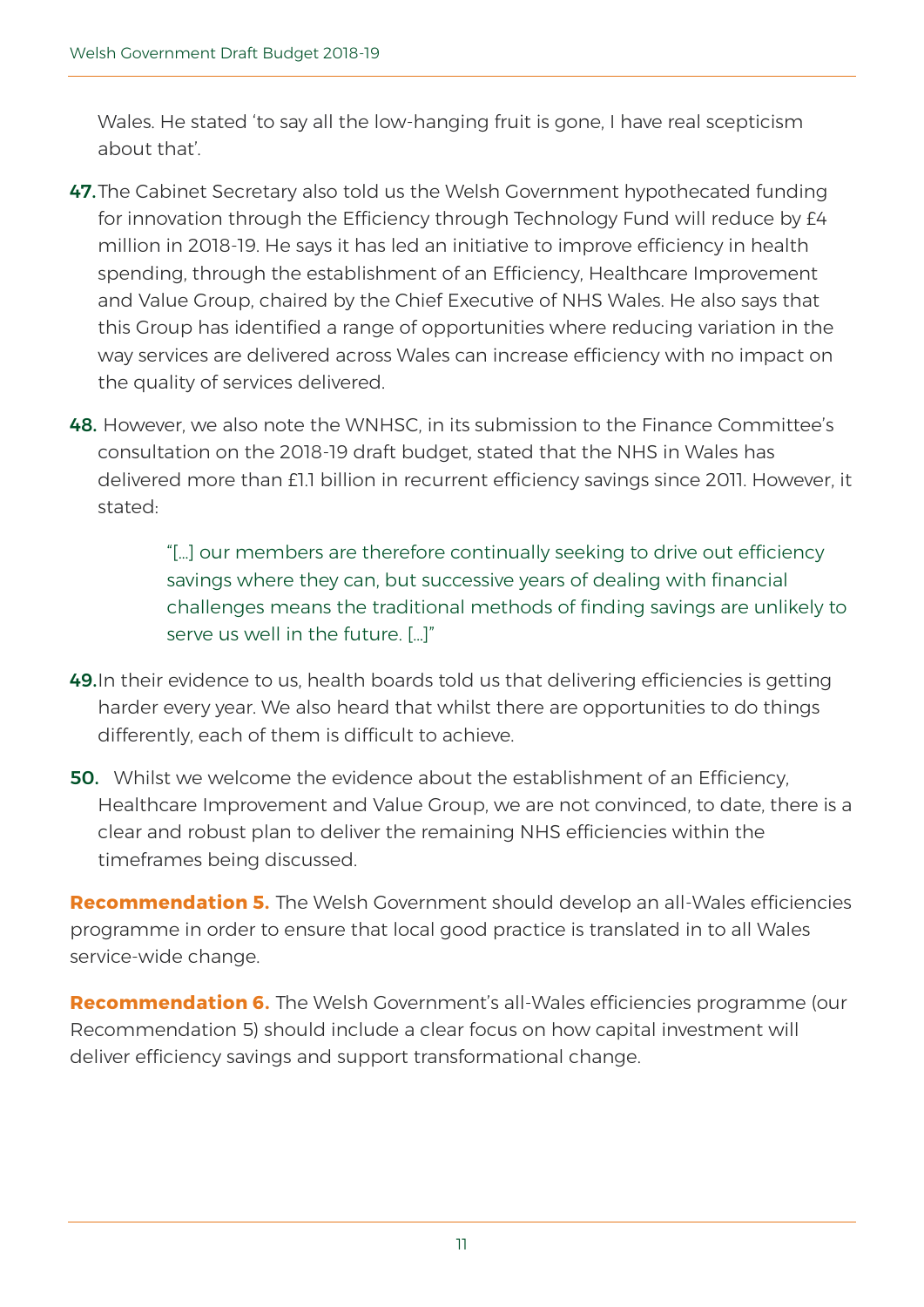#### **Capital allocations and spend**

- **51.** The Welsh Government told us it has an ambitious NHS infrastructure programme over the next three years which will see the delivery of new facilities and some major redevelopments as a result of increased investment in NHS capital funding.
- 52. Within the increased capital allocation, £82.7m (29%) is made available to NHS organisations as discretionary capital for the following priority areas: meeting statutory obligations, such as health and safety, and fire code; maintaining the fabric of the estate; the timely replacement of equipment.
- 53. Evidence from the health boards suggests they are using their capital to maintain the performance of that essential equipment and maintain the estate, For example Cardiff and the Vale UHB stated:

"We get up to £16 million capital to spend each year. Most of that is taken up in maintaining all sites, maintaining the Heath, which has got tremendous amounts of need - backlog work that needs to be done to keep it functioning and operational. We do try to use some of it to improve our revenue position by replacing old, outdated theatres, or old, outdated areas for the delivery of clinical care that allow modern layouts to make care easier and less reliant on old infrastructure. So, unfortunately, it's taken up with most of that, so the opportunity to use it to reduce revenue is quite limited, I'm afraid."

- **54.** Several of our Committee reports to date have highlighted the importance of capital investment to underpin the Welsh Government's ambitions for the NHS. For example, our recent report on Primary Care Clusters highlighted that the current NHS estate was not fit for purpose to deliver the emerging multi-disciplinary way of working. We therefore welcome the Welsh Government's investment in a new generation of integrated health and care centres, which aims to see 19 projects across Wales being delivered by 2021'.
- **55.** Whilst we welcome the fact that all LHBs stayed within their capital spending limits for 2014-15 to 2016-17, we are concerned that the focus of the vast majority of this spend is on maintenance of the current estate rather than on investment to support the transformation of long-term sustainable services.
- 56.WNHSC's submission to the Finance Committee notes that the capital settlement for the NHS will be 'critical'. It welcomes Welsh Government commitments to prioritise the investment in new medical equipment, IM&T and estate infrastructure and the increased certainty provided through a four-year capital budget, as they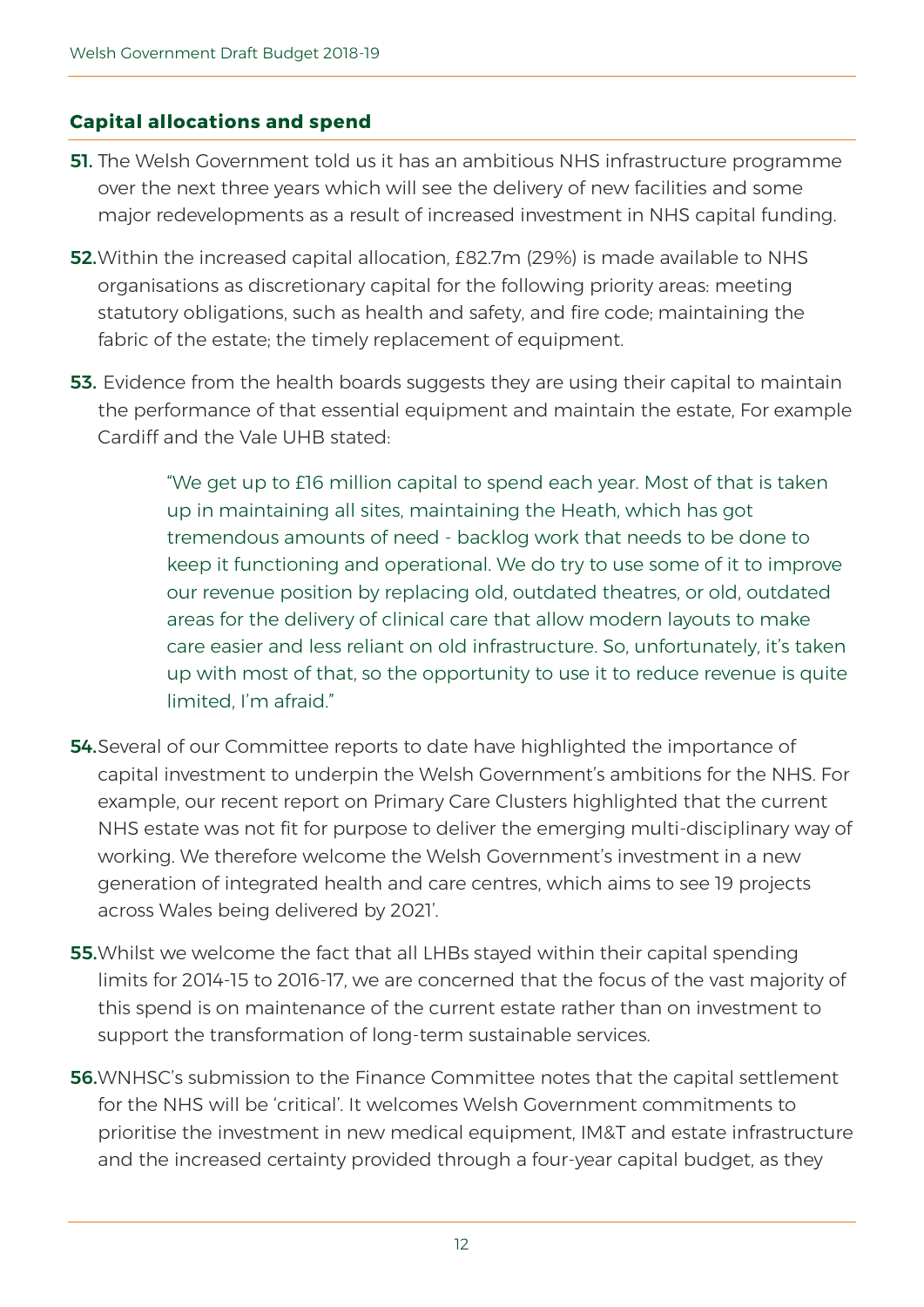believe it allows the NHS to better plan for the future. At the same time, WNHSC note that the capital allocation is 'particularly challenged' saying:

"The shortage of capital funding is a very particular barrier to service change. In order to consolidate services and make them more efficient to release revenue there will need to be a significant investment now and in the future in buildings, equipment and information and communication technology in the secondary care sector but also in primary and intermediate care."

57. We welcome the Welsh Government's additional capital allocations. We also welcome the fact that some health boards have ambitious and wide-ranging Estates Strategy and proposed capital investment programmes including in digital technology. It is essential that such strategies have a clear focus on how capital investment can support future efficiency savings and service reconfiguration.

**Recommendation 7.** The Welsh Government should support and hold health boards to account to prioritise capital funding for primary care and ensure it improves the physical capacity for multi-disciplinary working and promotes new models of care.

#### **Mental health**

- 58.In 2008, the Welsh Government introduced arrangements to ring-fence mental health revenue allocations to health boards with the aim of protecting investment in mental health services.
- 59.The written evidence from the Cabinet Secretary and Minister states that, in line with the budget agreement with Plaid Cymru, the mental health ring fenced allocation for 2018-19 and 2019-20 will be increased by £20 million to nearly £650m from its current level of £629m.
- 60. We welcome the additional resources for mental health and the fact that health board spending on mental health generally exceeds the ring-fenced allocation. However, we are mindful of the need for additional resources to meet growing demand for mental health services and urge the Cabinet Secretary to ensure that adequate resources are available for mental health services going forward.
- **61.** Evidence we received from health boards highlighted the pressures facing mental health services, including in Child and Adolescent Mental Health Services (CAMHS), crisis services, and Community Mental Health Teams (CMHTs). The increasing prevalence of dementia is also driving demand for services, including the growing need for Continuing NHS Healthcare. Our current inquiry on the use of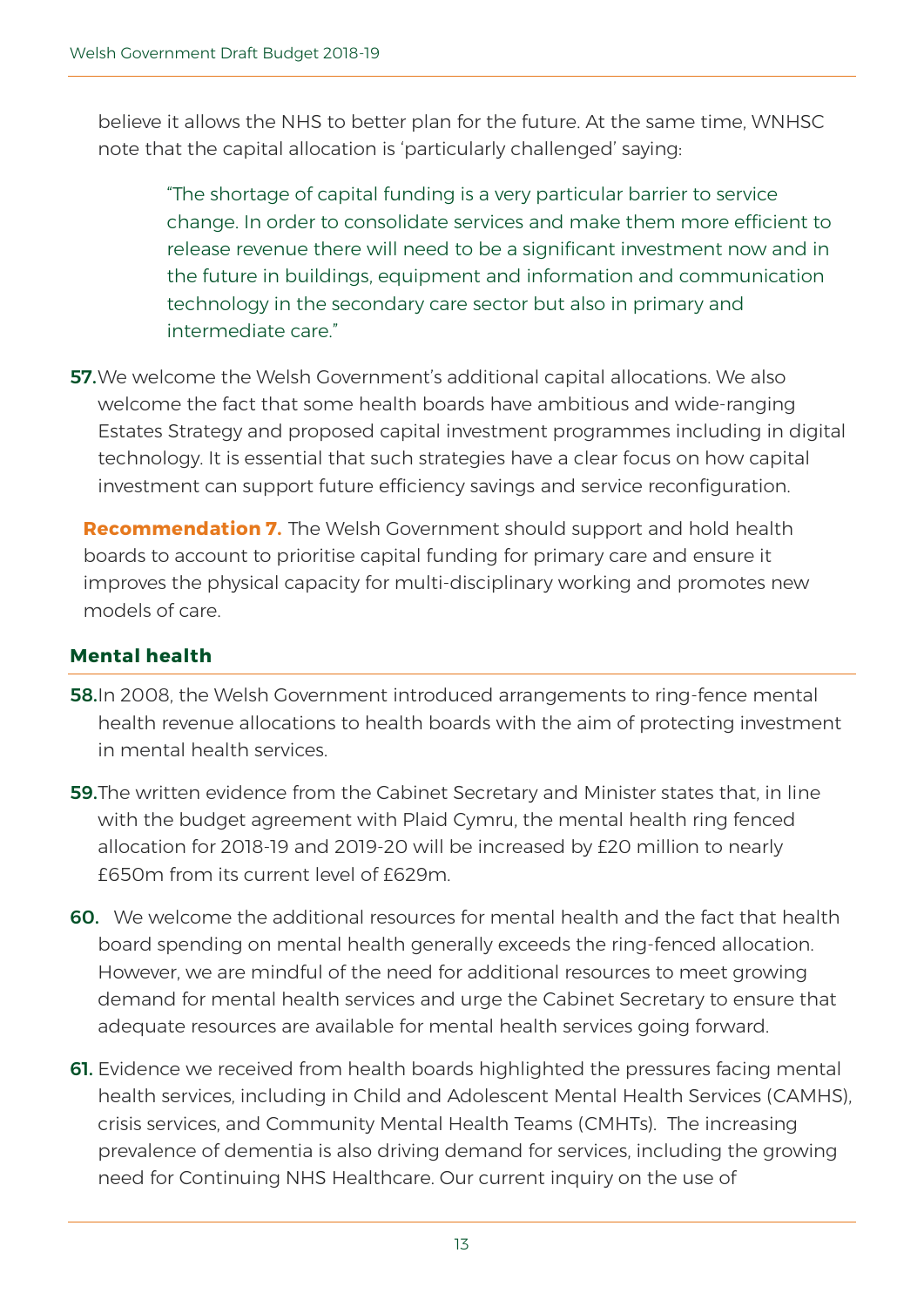antipsychotic medication in care homes to manage the behavioural and psychological symptoms of dementia has emphasised the need to improve access to non-pharmacological treatment options and therapies.

- 62. Service reconfiguration in mental health is as important as in other health services, where spending on primary mental health services can have a preventative effect and in the longer term ease the pressures on in-patient services.
- 63.We welcome service innovations such as social prescribing and would highlight the importance of gathering evidence on the effectiveness of such schemes to enable informed decisions about future investment in services. The Committee's recent work on dementia and on loneliness and isolation has highlighted the importance of low level, community based support in enabling people to maintain their health and well-being and delay or prevent the need for more intensive care and treatment. It is therefore concerning that financial constraints are putting such local authority services under pressure, including in mental health where joint working with the NHS is well established in many areas.

**Recommendation 8.** The Welsh Government should undertake a further review of the mental health ring-fence to assess whether it has led to effective and appropriate expenditure on mental health and ensuring improved outcomes for patients.

#### **Prisoner Health**

- 64. We were concerned to hear from the health boards that funding for prison healthcare is not responsive to changes in the prison population. For example, ABMUHB told us it is facing ongoing pressures on its secondary care mental health in-reach team serving HMP Parc, estimating this additional cost to be approximately £400K. This is as a result of the service originally being commissioned based on a prison population of 800, but the prisoner population has risen to 2000, (a rise of 150%) whilst the levels of in-reach resource has remained static.
- 65.On an all-Wales basis, the Cabinet Secretary's explanation that the £2.5million transferred to the Welsh Government for this purpose has not increased to take account of the rising costs of prison healthcare has not provided reassurance. Given the development of HMP Berwyn in North Wales, we share the Cabinet Secretary's concerns about the adequacy of the funding arrangements for prison healthcare.

**Recommendation 9.** The Welsh Government to make the strongest possible case to the UK Government / National Offender Management Service for increasing what is a relatively modest financial allocation for prisoner health in order to ensure that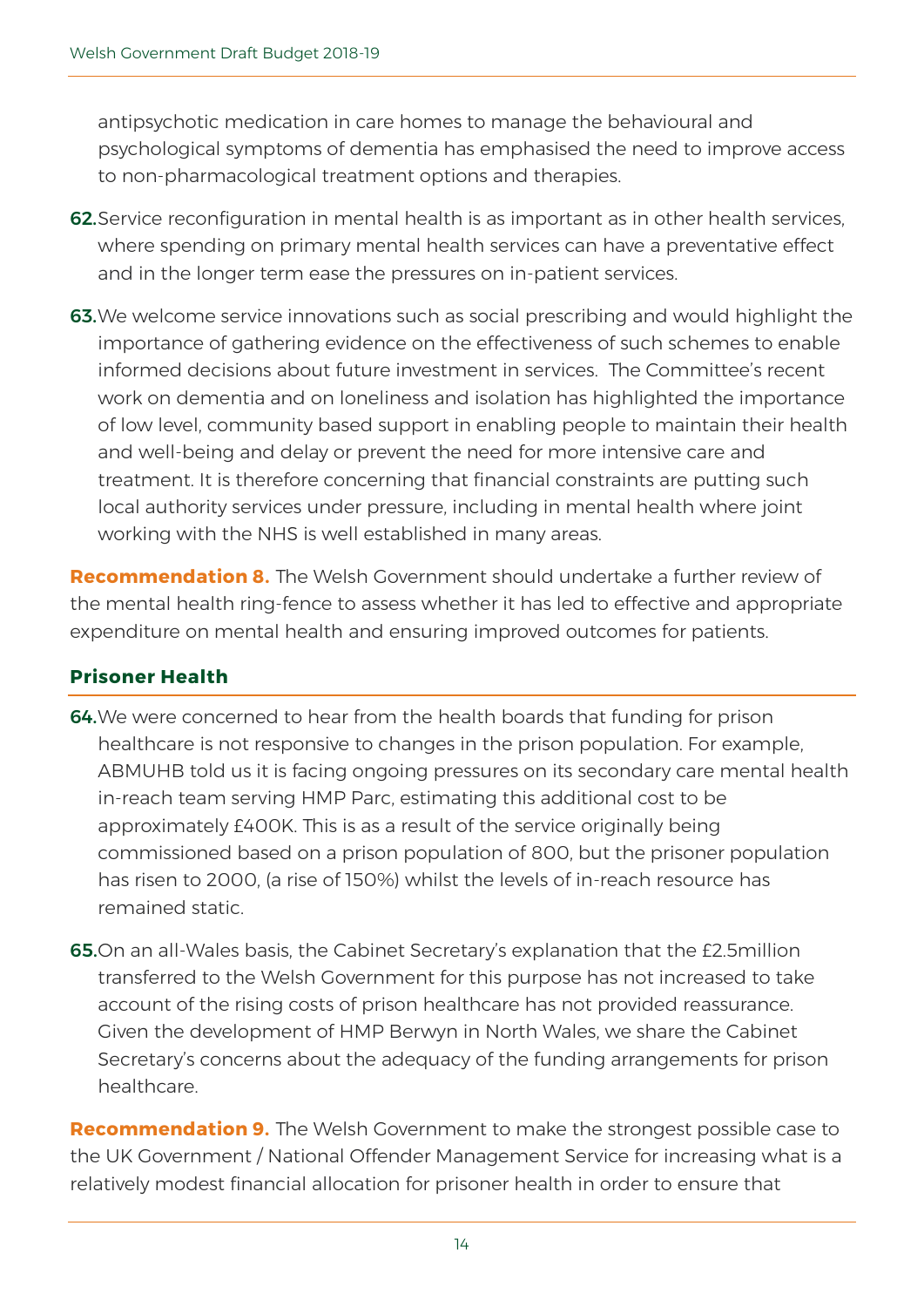individuals in the secure estate in Wales, who often have above average needs, particularly in mental health, are able to receive a quality level of healthcare.

#### **Health workforce**

- 66.The Committee has concerns about a number of funding issues related to the workforce. These include the costs to the NHS of agency staff and locum costs; the public sector pay cap; and the long-term investment needed in our GP workforce and the allocations made for training places.
- 67. Health Boards consistently emphasised how fundamental workforce costs and issues are to delivering transformative change. We are clear that issue will be a crucial factor in whether NHS Wales will balance the books in the longer term.
- 68.The Cabinet Secretary's submission for the in-year scrutiny session sets out a number of areas of investment in developing the health and social care workforce to meet current and future needs, including £46.2m to support primary care workforce plans; £95m to support education and training programmes; £8m social work development programme; £0.733m to support additional medical training places; continuing bursaries for initial social work training (up to £2,500 a year for three years); extending NHS bursaries and £19m to assist in implementing the National Living Wage.
- 69.At the same time, there is limited evidence on the outcomes expected from this investment in terms of numbers of new staff, the development of skills and changes in services, as well as where the co-ordination and leadership for these changes will come from.
- 70. In their written papers, all health boards referred to issues with controlling variable pay and cost of agency, locum and bank staff. We note that agency costs pose a particular challenge for several health boards. It is concerning that NHS Wales agency costs as a percentage of total salary and wages rose from 2.4% in 2013-14 to 5.7% in 2016-17. For 2016-17, the values for individual health boards ranged from 3% (Cardiff and the Vale) to 8.3% (Cwm Taf). This is illustrated below. We anticipate the implementation of the Nurse Staffing Levels (Wales) Act in April 2018, whilst welcome, will have the unintended consequence of increasing those costs.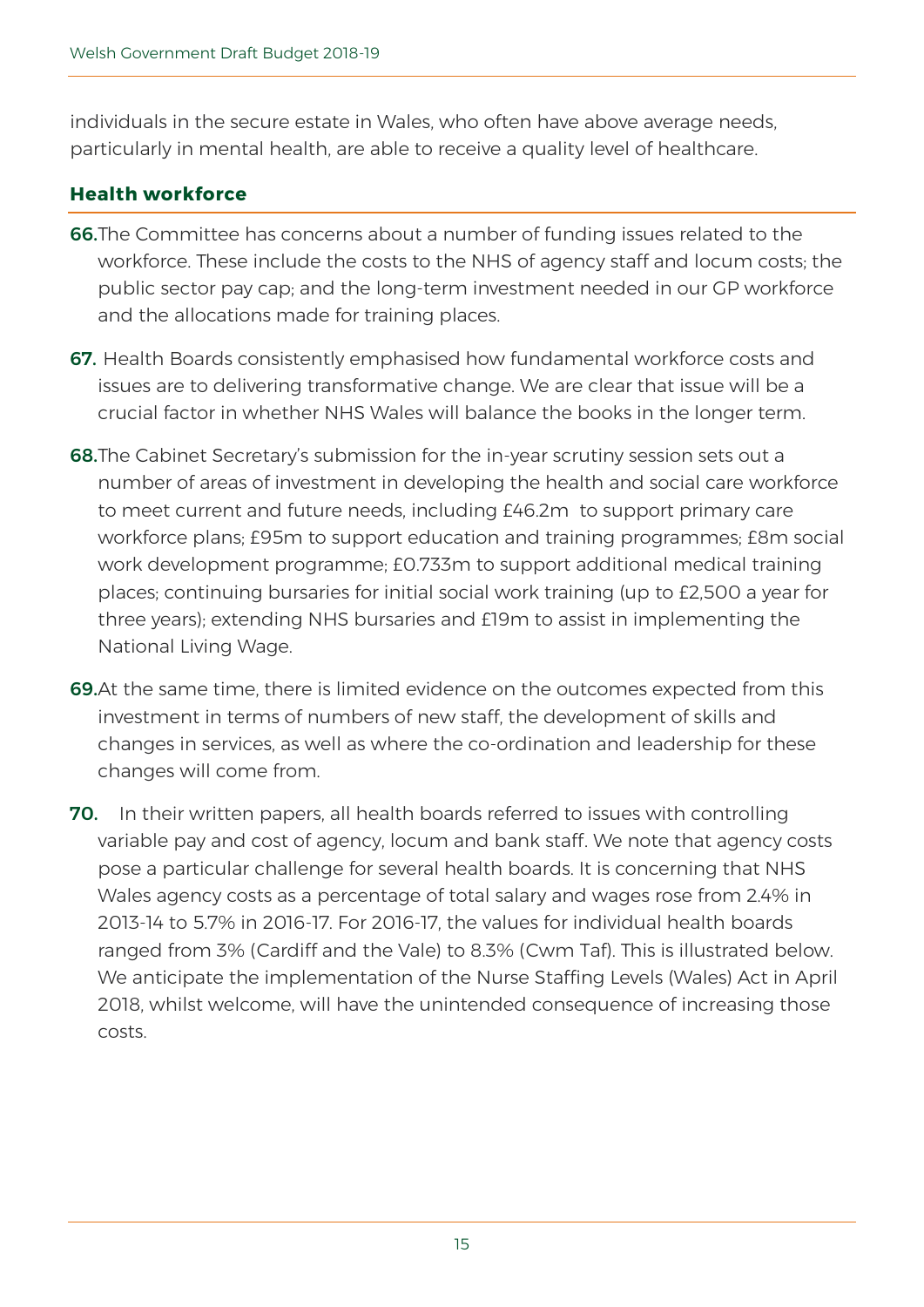

#### Figure 4: Local Health Boards Staff Agency Costs, 2013-14 to 2016-17 (£'000)

- **71.** We welcome the health boards reporting they are making significant efforts to tackle their workforce issues. This includes involvement in all-Wales work to control the costs of agency work; encouraging long-term locums over time to become permanent NHS employees; tailored medical recruitment campaigns such as the work in Emergency Medicine in Ysybyty Gwynedd, which the Committee heard about during its recent inquiry into medical recruitment; and local and national recruitment campaigns for nursing.
- 72. However, we also heard of the potential workforce risks associated with Brexit, with Betsi Cadwaladr UHB reporting that approximately 37% of their workforce declaring a nationality other than British. The WNHSC estimates around 1,300 people within the NHS are currently from European countries. Other health boards, such as Cwm Taf, told us the areas where they are experiencing recruitment difficulties have higher percentages of workforce from the EU and overseas with medical and dental services especially affected, with around 50% of EU and overseas staff.
- **73.** In oral evidence, the Cabinet Secretary told us 'we recognise that this is a significant area of challenge'. He went on to outline a range of ways in which the Welsh Government is seeking to address this issue, for example he told us about increases in training places for both nurses and midwives. He also referred to the creation of Health and Education Improvement Wales and referred to a £95 million investment in training future healthcare professionals.

**Recommendation 10.** Given the significant amount of NHS Wales's expenditure on agency staff, the Welsh Government should commission a review of the anomalies and perverse incentives across agency / bank arrangements with a view to making changes which significantly reduce spend.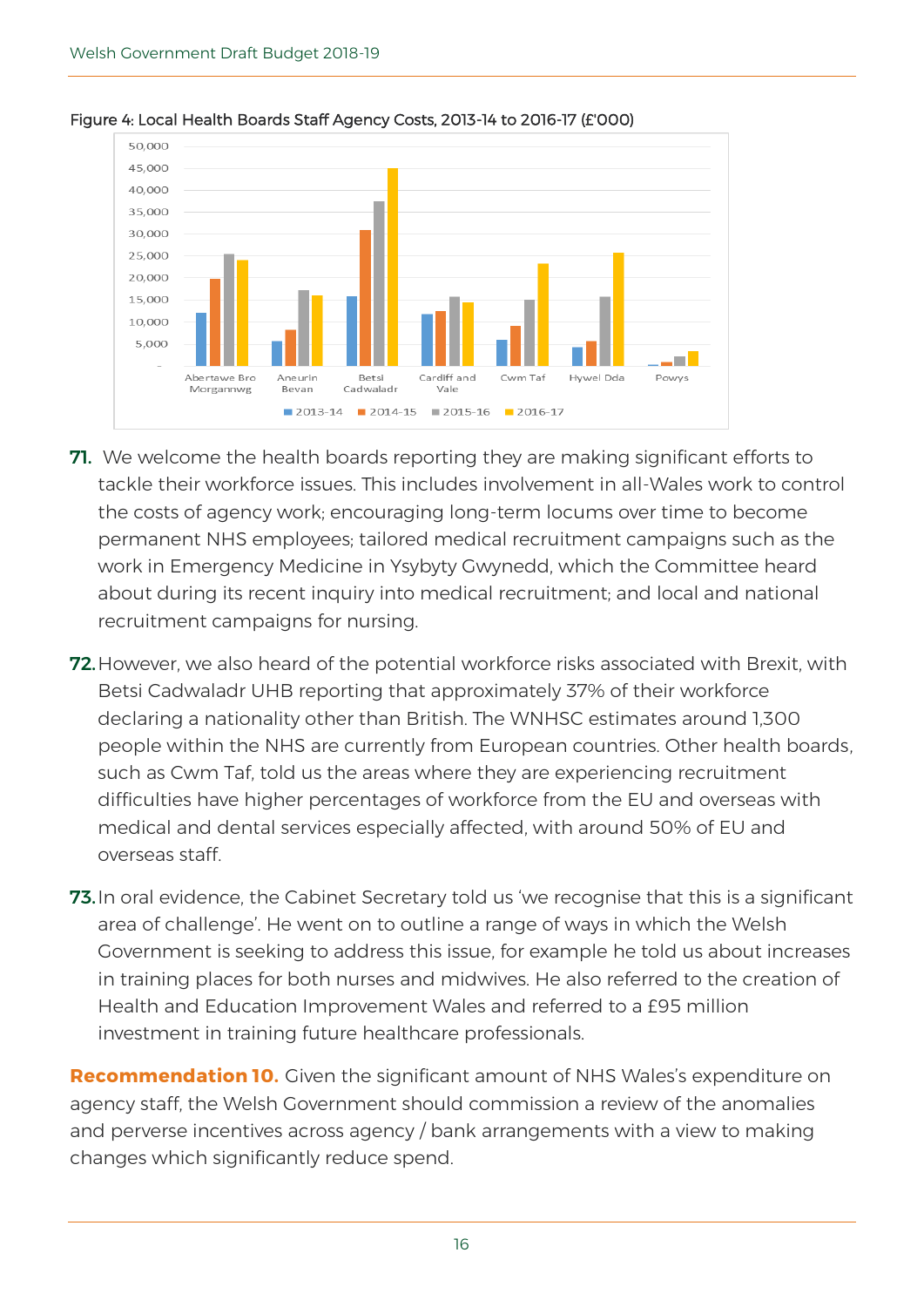### Social Care

- **74.** Local authority social care is partly funded through the revenue support grant. The provisional Local Government Settlement 2018-19 was published on 10 October 2017 setting out the allocations to each of the 22 local authorities. Whilst Cardiff has its funding slightly increased (0.2%), funding for all the other local authorities will reduce by up to 1%.
- 75.The Welsh Government's Draft Budget includes a two-year revenue budget, the figures for 2019-20 being indicative. In terms of social services the budget narrative in the document states:

"[…] In this Budget, we will continue to invest in social care, providing an extra £42m in 2018-19 increasing to £73m 2019-20. This is equivalent to maintaining the Welsh Government share of core spending on social care at 2017-18 levels in 2018-19 and 2019-20."

- 76. The Welsh Government also refer to £20 million extra recurrent funding which has n made available from 2017-18 through consequential funding following the UK Government's March budget.
- 77.In oral evidence, Jon Rae, Director of Resources, Welsh Local Government Association, told us: 'we're not convinced it's additional resource; it's a reallocation of resource within the current funding envelope. The funding envelope for 2018-19 reduces by 0.5 per cent. That's £20 million.'
- 78.The WLGA/ADSS Cymru written evidence also set out its views on the Welsh Government's funding settlement for social services for the current year (2017-18):

"The additional funding that was made available as a result of consequential funding from the UK government's March budget was awarded for specific areas of work with restrictions placed on what it could be used for, rather than providing local authorities with flexibility to meet local demand and needs. (…) However, if part of this additional funding is for new responsibilities then it cannot be said to be funding any existing pressure."

#### **Pressures on social care**

79.WLGA/ADSS Cymru told us about the financial pressures experienced by social care. They were clear in their view that social services spending is not currently keeping pace with increasing demand. They estimate that this year there will be a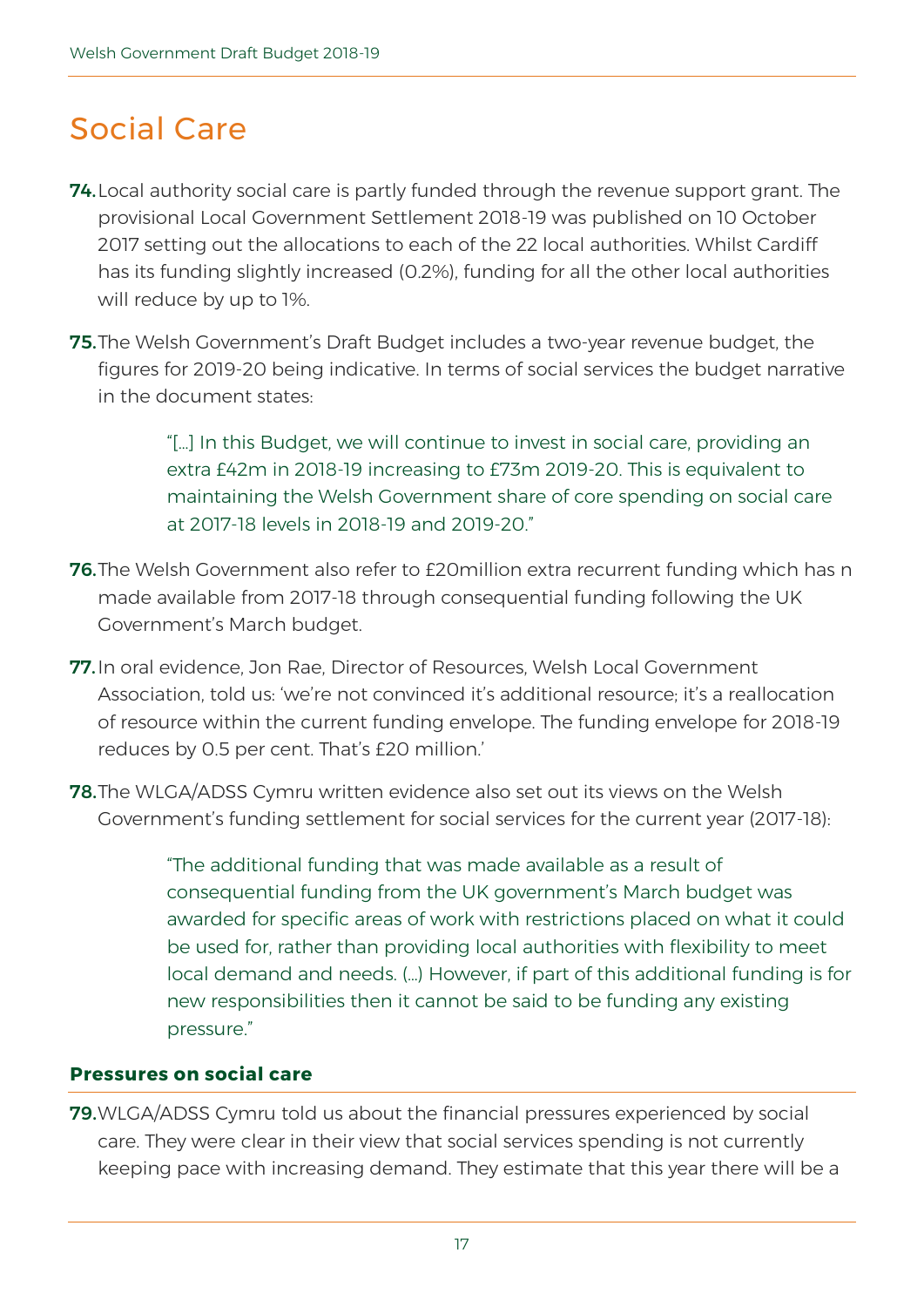shortfall in social services budgets of £100m and are sceptical about the proposed increases for 2018-19:

"So, we estimate this year there will be a shortfall of £100 million; accumulatively, £344 million. You will have seen in the evidence that there's been an independent report by the Health Foundation that estimates that the cost of adult social care's going to double over the coming years. The impact of that is that we are going to struggle to maintain existing services because, obviously, we have fewer resources and we have rising demand for services, and the cost of those services is also rising as well."

80. WLGA/ADSS referred to the impact of changing demographics. Leader of Bridgend Council, Huw David, told us:

> "You look at the number of people over 65 in the next 15 years, and, even more frighteningly, the number of people over 85, and, unfortunately, there is going to have to be a public sector intervention for them unless another model can be developed. It is the perfect storm, isn't it? The demographic time bomb at a time of financial austerity is very difficult. "

- 81. Jon Rae of the WLGA told us 'the bottom line is that cuts are having a big effect on local public services'.
- 82. In written evidence the Cabinet Secretary for Health and Social Services told us:

"Welsh Government is aware of the potential tension between day-to-day cost pressures and preventative spend for social services. Our major legislative and service reform aims to free up local authorities and the wider sector to respond to the demographic and other challenges by taking a longer term approach focusing on prevention and early intervention and meeting personal well-being outcomes in improving the well-being of people in Wales."

83. In oral evidence on 15 November 2017, the Minister for Children and Social Care referred to reductions in the Welsh Government's budget acknowledged the pressures on social care. Referring to the Welsh Government's budget, he said:

> "It's going to be £1billion lower in real terms than we had in 2010-11, with increasing pressures at the same time."

84. The Committee is acutely aware of the impact of prolonged austerity on local government and that the Welsh Government continues to make difficult decisions in light of the reductions in its budget. We do not underestimate the challenges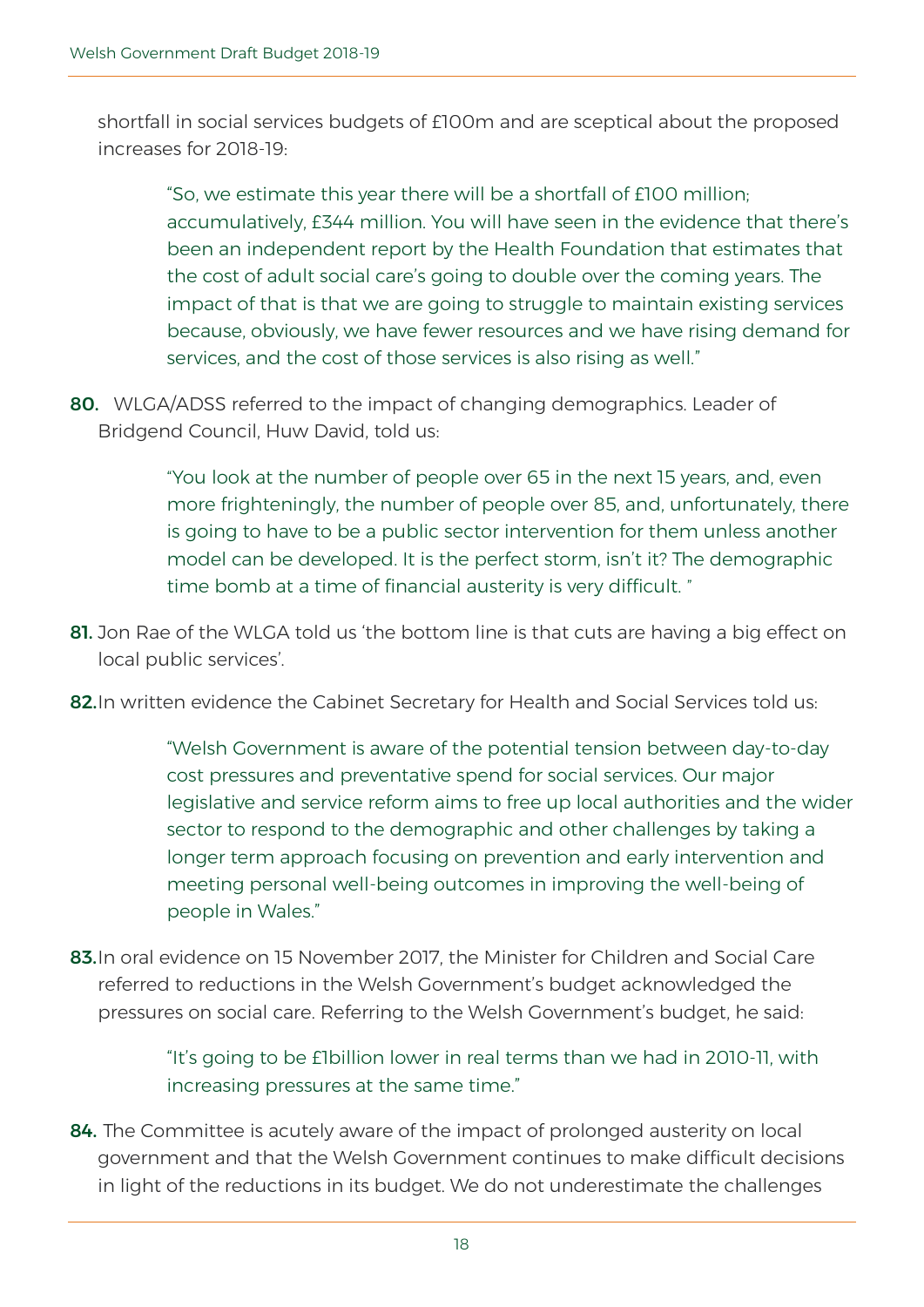faced by authorities in continuing to deliver and improve services for communities in Wales within reduced budgets. We believe it is incumbent on both the Welsh Government and local government to work collectively to identify solutions that will ensure sustainable funding not only for vital local services, such as education and social care, but for unprotected services such as planning and regulatory services, which have borne the brunt of austerity.

85. Delivering quality and sustainable social care is one of the most significant challenges facing national and local government today. However difficult and testing this may be, the escalating costs of social care coupled with rising demand means this problem needs urgent attention and must be at the forefront of budget considerations over the next few years. The Committee has specific concerns about likely increase in demand for social care places for older adults and the trend of a decreasing number of places for older adults over the past few years, despite a small increase in 2016-17. Given the 'perfect storm' referred to by the WLGA, planning for future social care provision and creating a sustainably funded model is crucial. We are aware of proposals for new approaches being developed to help pay for social care, making use of the opportunities provided by the devolved tax system.

**Recommendation 11.** The Welsh Government should invest in a whole-system approach to health and social care. It must ensure there is planned year-on-year additional funding available for social care and that it is sufficient to reflect increasing demands.

#### **Increases in NHS funding compared to social care**

86.WLGA/ADSS also drew our attention to differences in resources provided to the NHS and social services. Cllr Huw David told us

> "[…] the pressures that we face are more acute than the pressures in the health service. The health service will have their budgets increased this year. [...] We will not have our budgets increased; our budgets will be reduced this year."

87. Effective social care is crucial for an effective NHS. There is therefore no doubt that a sustainable NHS Wales is reliant on investing adequately in social care. We note the findings of the Health Foundation's 2016 report which found:

> "Adequately funded social care is critical to a sustainable health service. But as the Welsh population ages, pressures on social care are projected to rise at a faster rate than for the NHS. With funding unlikely to rise at the same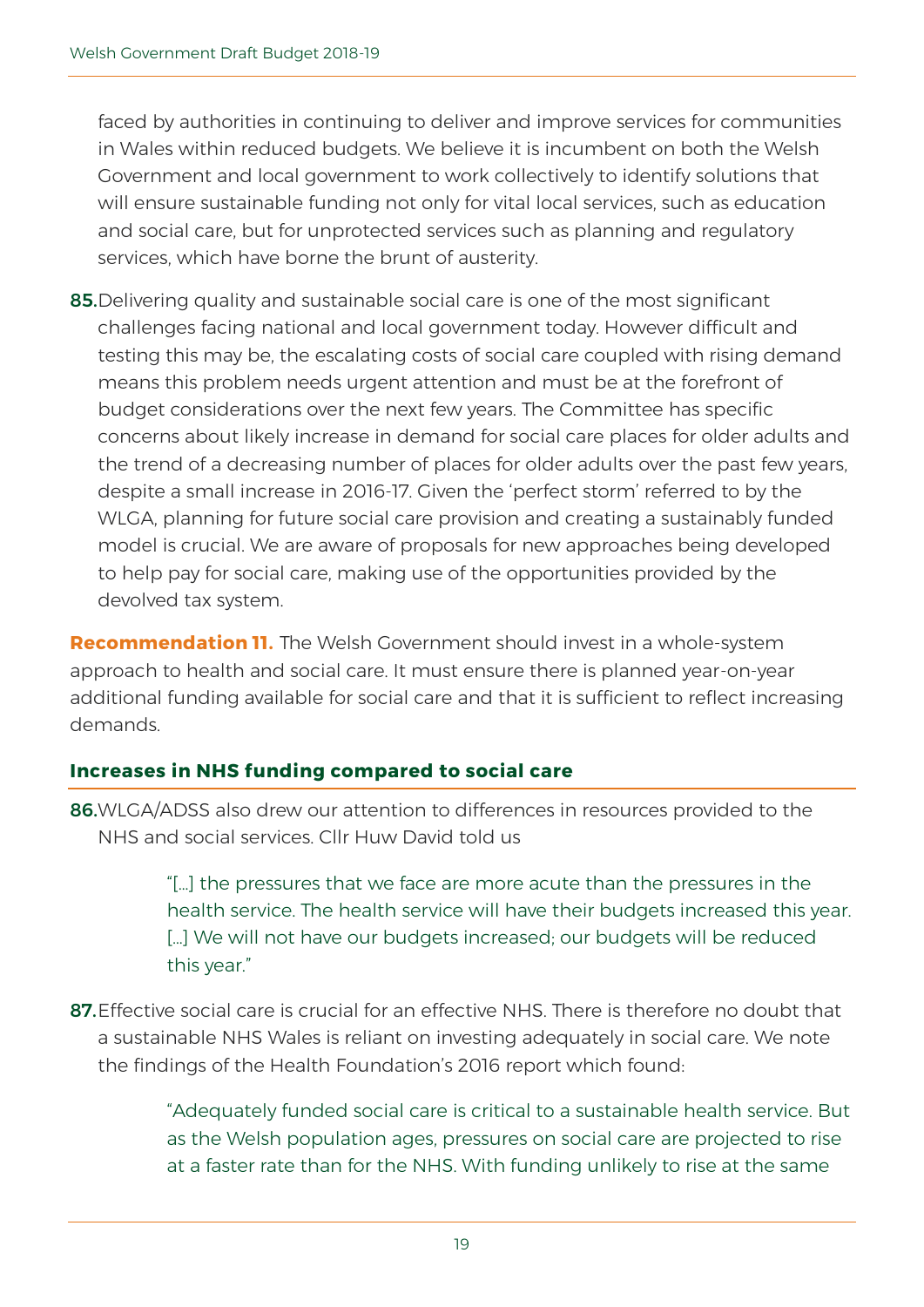rate, there is a real risk that the level of unmet need for care services in Wales could increase"

#### **Threshold for residential care**

88. We note the then Cabinet Secretary for Finance and Local Government's written statement of 10 October 2017 where he referred to the changes to social services charging, stating:

> "Prior to the final settlement we will consider further evidence collected on the financial impact of increasing the capital limit used in charging for residential care. This will allow a decision to be taken on the next stage of increasing this limit to deliver our commitment to raise it to £50,000 during the lifetime of this government."

89.In oral evidence, the Minister stated:

"It is a firm commitment of this Government to do. We think it's achievable. We think it's deliverable. We can see the benefits delivering. I have to say, as well, it is immensely popular as a commitment as well. So, people are expecting us to deliver on this. But we do want to make sure that we do it in the right way. So, this mid-year, more balanced approach, to look at the analysis and see how we take it forward for the next part of the budget, will be a crucial one. But we are confident we will be taking this commitment forward"

90. The change in the residential care threshold raises questions about the impact of this commitment on the overall budget. This is an issue the Committee will monitor closely as the changes are implemented.

### Sport

**91.** The Committee was surprised to see the change in Welsh Government portfolios, with sport and physical activity being separated from public health, after being purposely brought together under one portfolio. Indeed the Welsh Government's written paper provided on 15 November to assist this Committee with the scrutiny of the draft budget states:

> "Physical activity is shown to play a significant role in health and prevention of illness, and can contribute to mental well-being and reducing isolation. Sport has a meaningful role to play in contributing to physical activity levels.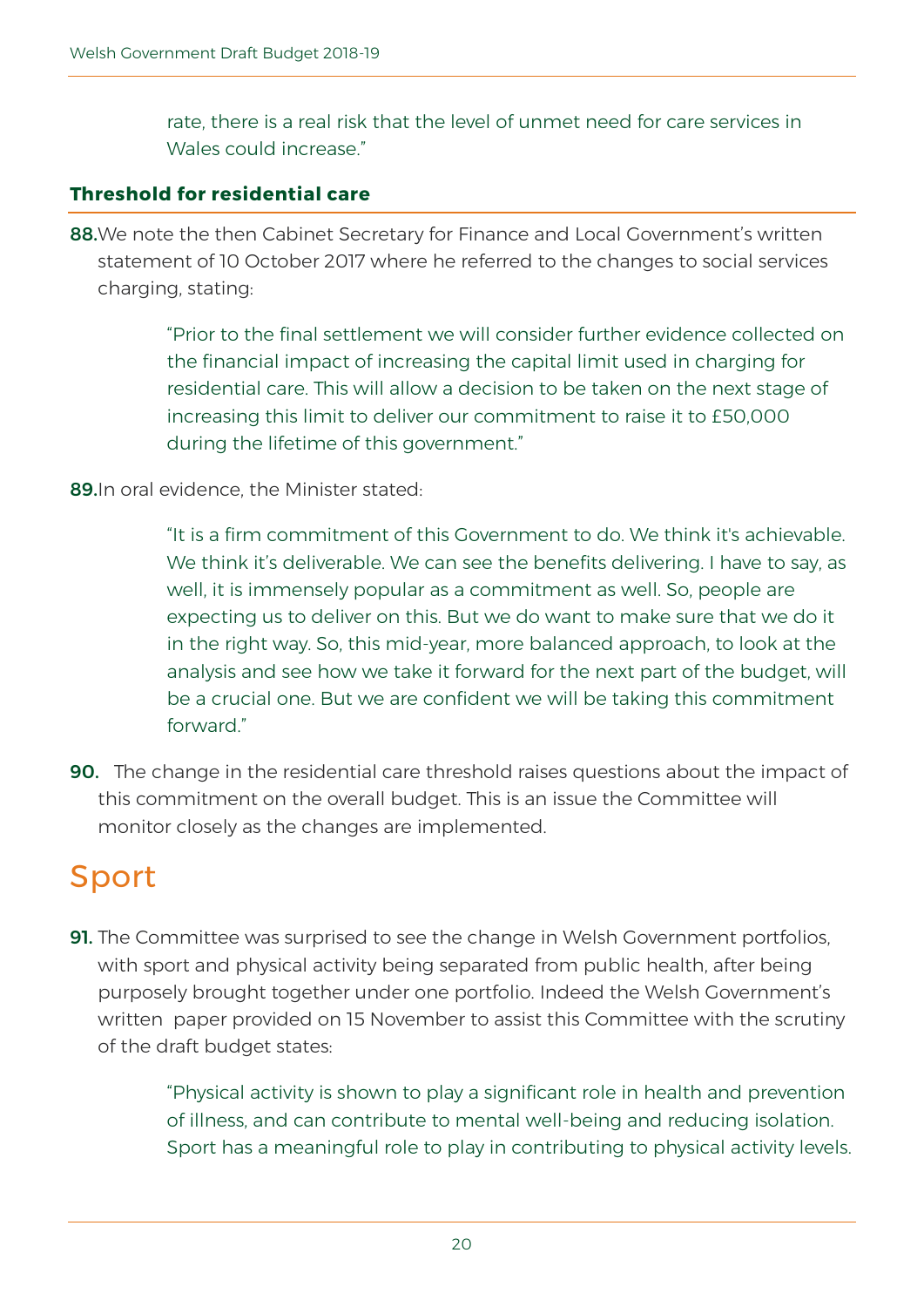It is for this reason that Sport and Public Health were brought together in this Government."

- 92. Nevertheless, the letter we received from the Cabinet Secretary for Economy and Transport on 21 November 2017 states that the Welsh Government does not consider there is any separation between health, sport and physical activity, despite the splitting of the portfolios. The Cabinet Secretary's letter goes on to say 'the change in Ministerial portfolios will not deter or have any negative impact on the work being undertaken by Sport Wales or on their outcomes framework'. This Committee has noted the Welsh Government's apparent change of position in this regard and will monitor developments to determine whether this is the case over time.
- 93. Sport Wales is tasked with important duties, including developing a new approach to physical activity and increasing the number of people meeting the Chief Medical Officer's guidelines for physical activity, which must be delivered effectively. We plan to hold a scrutiny session with Sport Wales later in this Assembly to assess and review its progress. The Cabinet Secretary's letter acknowledges that 'more work needs to be done' to increase the number of young people who take part in sport and physical activity and states that this remains a priority for Sport Wales. We anticipate that our current inquiry into the physical activity of children and young people will provide a steer for the Welsh Government on this issue.
- 94. The WLGA and ADSS Cymru told us that local authorities have responded to the financial pressures on them by prioritising statutory services. They told us this is often at the expense of non-statutory services such as leisure centres, which clearly have a preventative role in terms of the health of the local population. We are therefore concerned to hear from the Cabinet Secretary for Economy and Transport that there is no assessment of the impact on physical activity levels of cuts to community leisure centres. We urge the Welsh Government to undertake an impact assessment and further work to mitigate the reduction in community facilities which have an important role in enabling people to keep fit and active in their local areas.

**Recommendation 12.** The Welsh Government should ensure that recent portfolio changes do not have an adverse impact on the alignment between policies in respect of physical activity and sport and those that aim to improve health and well-being outcomes.